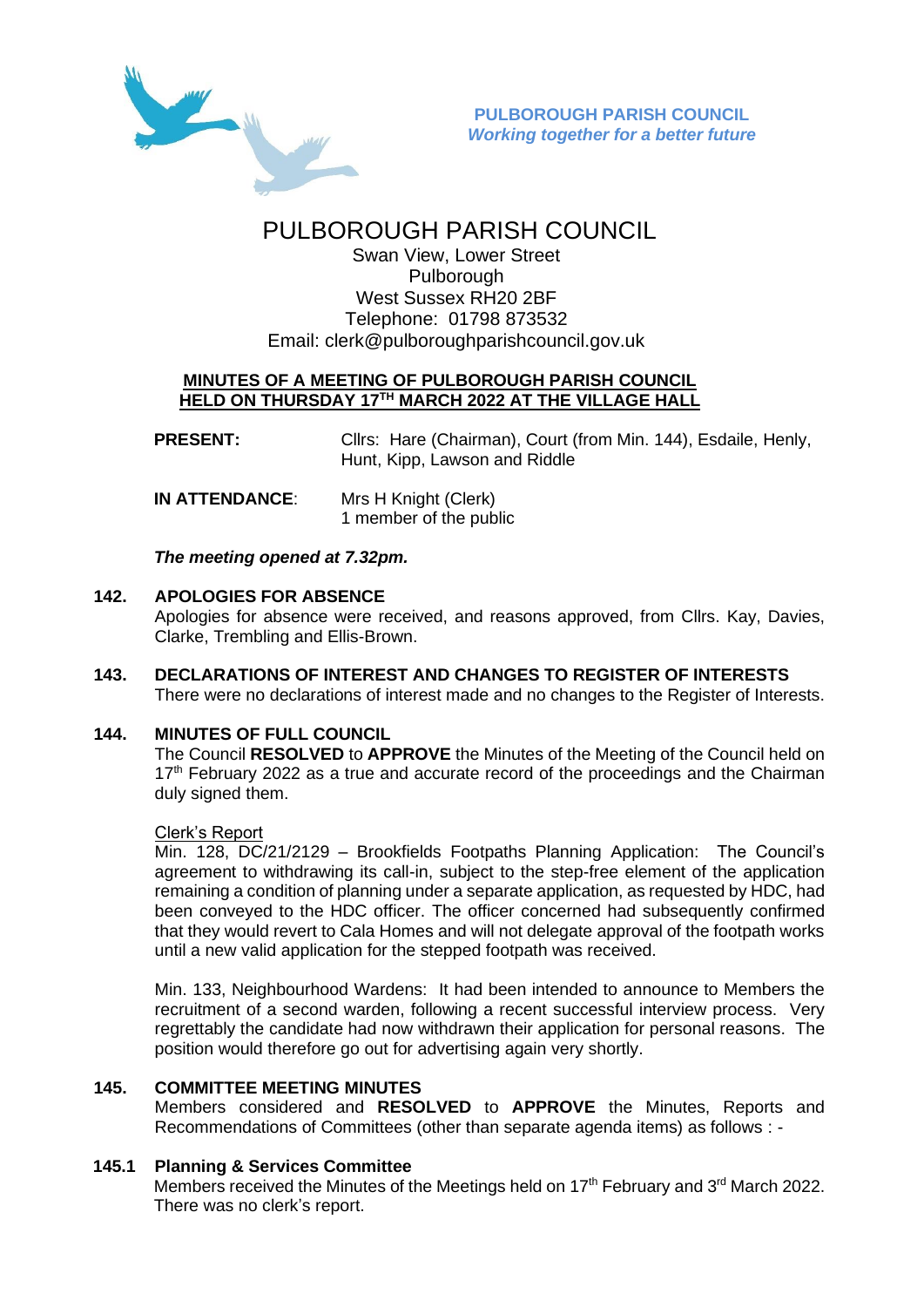## **145.2 Recreation & Open Spaces Committee**

Members received the Minutes of the Meeting held on 10<sup>th</sup> February 2022. There was no clerk's report.

## **145.3 Finance & Policy Committee**

Members received the Minutes of the Meeting held on 24<sup>th</sup> February 2022.

#### Clerk's Report

The Minutes included the committee decision to appoint a Staffing Sub-Committee and approved membership and terms of reference (ToRs attached to those minutes). The committee had not appointed a chairman and vice chairman, which would be done at the first meeting convened.

## **146. ADJOURNMENT FOR PUBLIC SPEAKING**

There were no public speakers registered.

## **147. DISTRICT AND COUNTY REPORTS**

There were no district or county reports. Apologies had been received from County Cllr Kenyon and District Councillors Clarke and Van Der Klught.

## **148. CO-OPTION TO THE COUNCIL**

At the Chairman's discretion, the meeting was adjourned from 7.40-7.41pm and the candidate was invited to introduce himself briefly.

Members considered the previously circulated application from Mr Jonathan Campbell. It was **RESOLVED** to co-opt Mr Campbell to the Parish Council, and noted that once he has signed a Declaration of Acceptance of Office, his first meeting as a member would be the 21<sup>st</sup> April full Council meeting. The Council now had one vacant seat.

#### **149. SPORTS PAVILION REBUILD / REFURBISHMENT PROJECT**

Members considered the quotation received via the architect, for Therm Energy to produce a water neutrality statement. The Clerk had attempted to obtain other quotations but this had proved fruitless: It seemed that few providers yet existed and one company she had found, who advertised providing this service, had ultimately declined stating that they could not assist until HDC had established its own strategy. The Clerk had now found that there was significantly more information on HDC website than previously, which provided clear guidance for developers / planning applications for producing a statement and she would check that the architect and contractor (if appointed) were aware of this.

Following discussion, it was **RESOLVED** to appoint Therm Energy, via Studio 5, at a cost of £660.00 + VAT to produce the water neutrality statement to accompany the Council's planning application.

The HDC case officer had advised the architect that WSCC footpath officers had highlighted that a PRoW diversion of the public right of way crossing the current social club exterior footprint would be necessary. It was not yet known whether this would be a condition before planning could be granted. The Clerk advised that the diversion may likely involve a fee.

# **150. REVIEW OF MEETINGS VENUE**

Members considered whether to continue with all Council and Committee meetings being held at the Village Hall, as currently, or to revert to the pre-Covid pattern of committee meetings taking place at the Sports Pavilion meeting room. The Rother Hall was currently reserved for all council meetings up to the end of May. Continuing with the Village Hall as a venue did have a financial impact which had been allowed for in the 2022-23 budget, although costs for room hire and office rent had risen considerably more than anticipated.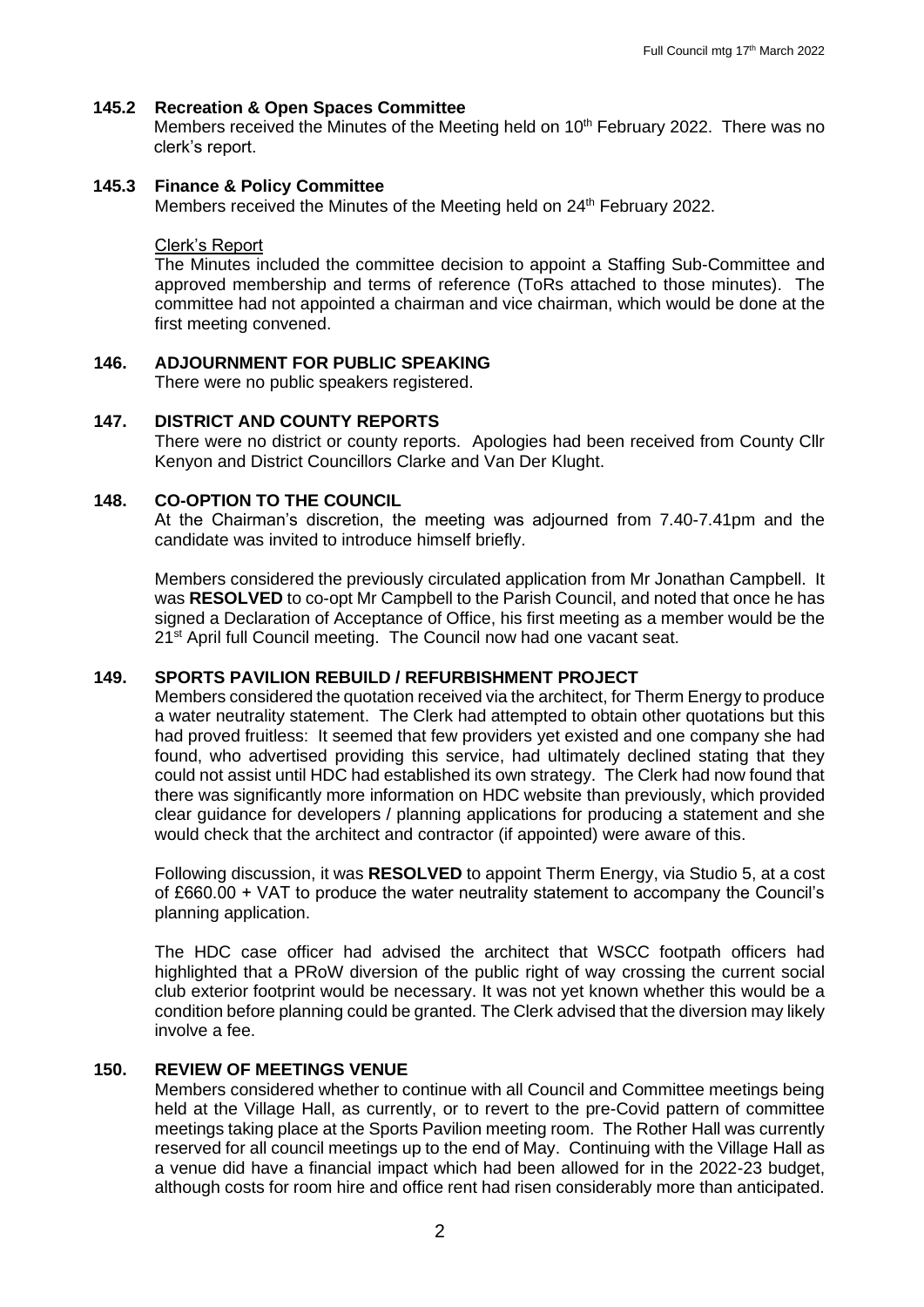It was **RESOLVED** to continue hiring the Village Hall venue for a further 6 months from May 2022 and the Clerk would liaise with the Village Hall Manager as discussed. Further review would be undertaken in the autumn when looking at budget setting for 2023-24.

#### **151. REVIEW OF OFFICE OPENING**

Members were asked to review whether to continue with the current weekly office opening to public of Tues-Thursday 9am-12.30pm or revert to the pre-Covid opening of Mon-Fri mornings. It was noted that no comments had been received by anyone from residents since introducing the revised opening arrangements. It was **RESOLVED** to continue with the current Tuesday, Wednesday and Thursday public office opening and that the Council's website be updated to clarify that officers were working Mondays to Friday so could be contacted by email outside of the office opening times.

#### **152. ANNUAL PARISH MEETING**

The larger Arun Hall was not available on the scheduled date of  $12<sup>th</sup>$  May but the Clerk had reserved it for Tuesday 10<sup>th</sup> May instead. It was **RESOLVED** to move the Annual Parish Meeting to 10<sup>th</sup> May 2022, at 7pm. Several local community groups had already expressed an interest in having a table to showcase their organisations to residents. It was **AGREED** that the formal part of the meeting would take place, including as usual questions from residents, and that organisations represented would have a table each around the room for browsing before and after the formal session. As usual Fairtrade tea/coffee/biscuits would be available after the meeting. It was **AGREED** that the previously set up Working Party would meet shortly to finalise arrangements and publicity. In the meantime, the Clerk and Chairman would publicize the evening in the church magazine and Sussex Local, and the Council's Annual Report was due to be considered at the Finance & Policy Committee meeting on 24<sup>th</sup> March, for Council to sign off in April ready for the Annual Parish Meeting.

#### **153. POLICE & CRIME COMMISSIONER'S OFFICE – PARISH FOCUS GROUP**

Members noted the invitation from the PCC's office to attend the next PCC Focus Group meeting with parishes on 17<sup>th</sup> May at 2pm at Storrington & Sullington Parish Hall. It was **RESOLVED** that Cllr Esdaile and the Clerk would attend for the Council.

#### **154. LOCAL GOVERNMENT BOUNDARY COMMISSION FOR ENGLAND – NEW BOUNDARIES**

Members had received notification from Horsham District Council of the LGBCE second round of consultation from 22<sup>nd</sup> February to 4<sup>th</sup> April 2022 on proposals to change the Arundel and South Downs constituency to Arundel and Littlehampton, with Pulborough being part of a new Shoreham constituency. The Parish Council had previously submitted its comments objecting to this change. The Chairman reported on his attendance at a recent LGBCE public hearing when he reiterated the Council's reasons for opposing the change.

#### **155. PULBOROUGH VILLAGE MARKET**

The next market would take place on Saturday 26th March 2022. It was **AGREED** that Cllrs Henly and Esdaile would provide cover for the morning, with Cllrs Court and Kipp joining if possible for part of the morning.

#### **156. REPRESENTATIVES ON OUTSIDE BODIES**

Brief reports were provided by those Cllrs representing the Council on outside bodies or meetings:-

- Cllr Kipp gave a verbal report on her attendance at the recent HALC meeting: subjects discussed then included WSALC/NALC statement of support for Ukraine, issues around the rising cost of living, HDC Local Plan, and HDC plans for a 'Big Conversation' with parishes.
- Cllr Esdaile reported on the Sussex Police Use of Big Data online seminar she attended for the Council.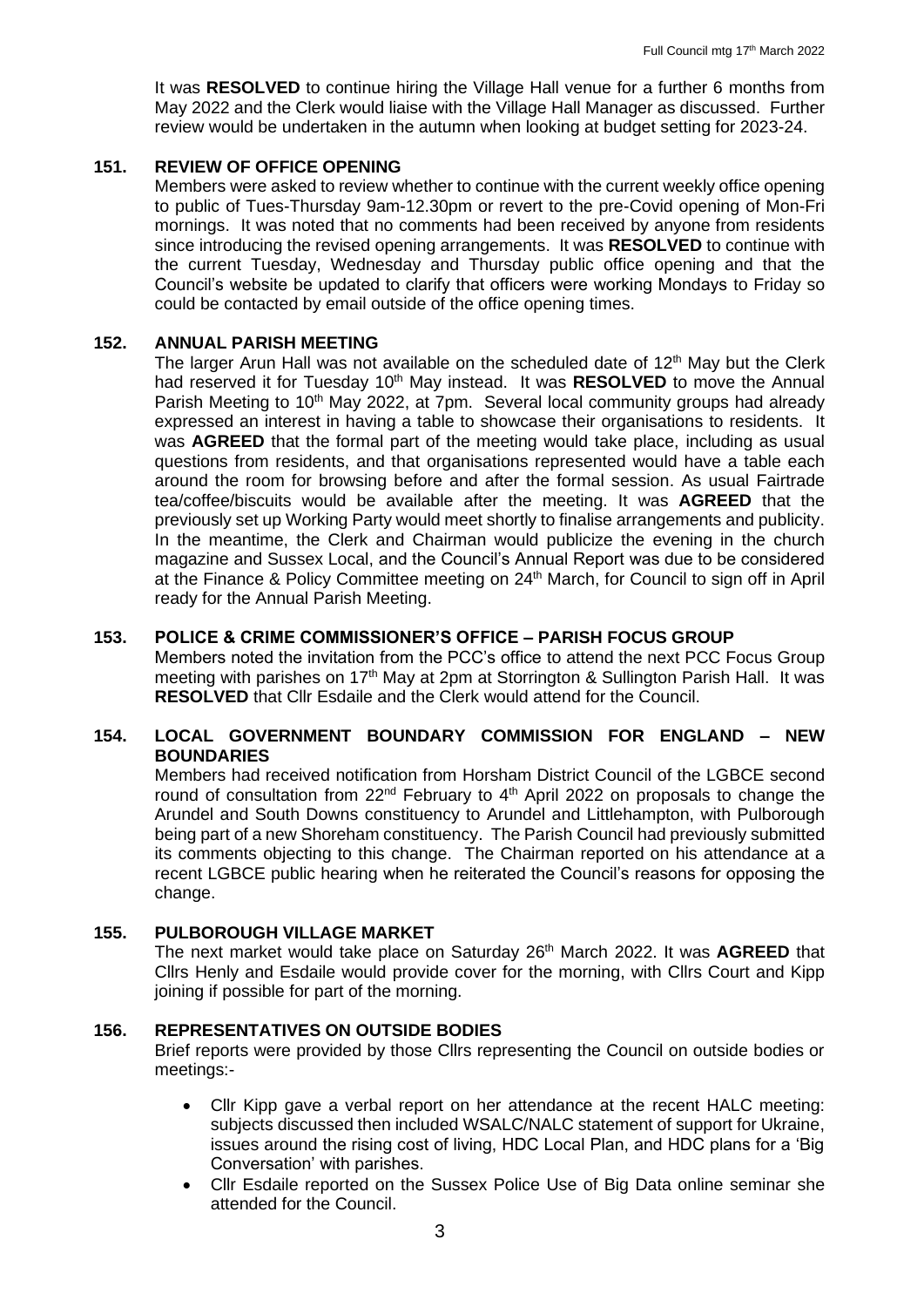• Cllr Hunt advised that the PCP/Pulborough Rewilding Group installation of trees for Lower St had been delayed as WSCC required a licence application first; This had been applied for and it was anticipated the trees should be in place soon, with the bench/tree trough planned for the wall outside the Mary Howe shop anticipated to be installed in mid April.

## **157. CORRESPONDENCE**

The Correspondence was noted (previously circulated to Council) and is attached as Appendix 1.

## **158. CHAIRMAN'S ANOUNCEMENTS AND URGENT MATTERS** None.

#### **159. PAYMENTS**

There were no payments to be authorised, as these had been taken at the rescheduled Recreation & Open spaces Committee meeting the previous evening.

#### *The meeting closed at 8.30pm.*

……………………………………..Chairman

………………………………………Date